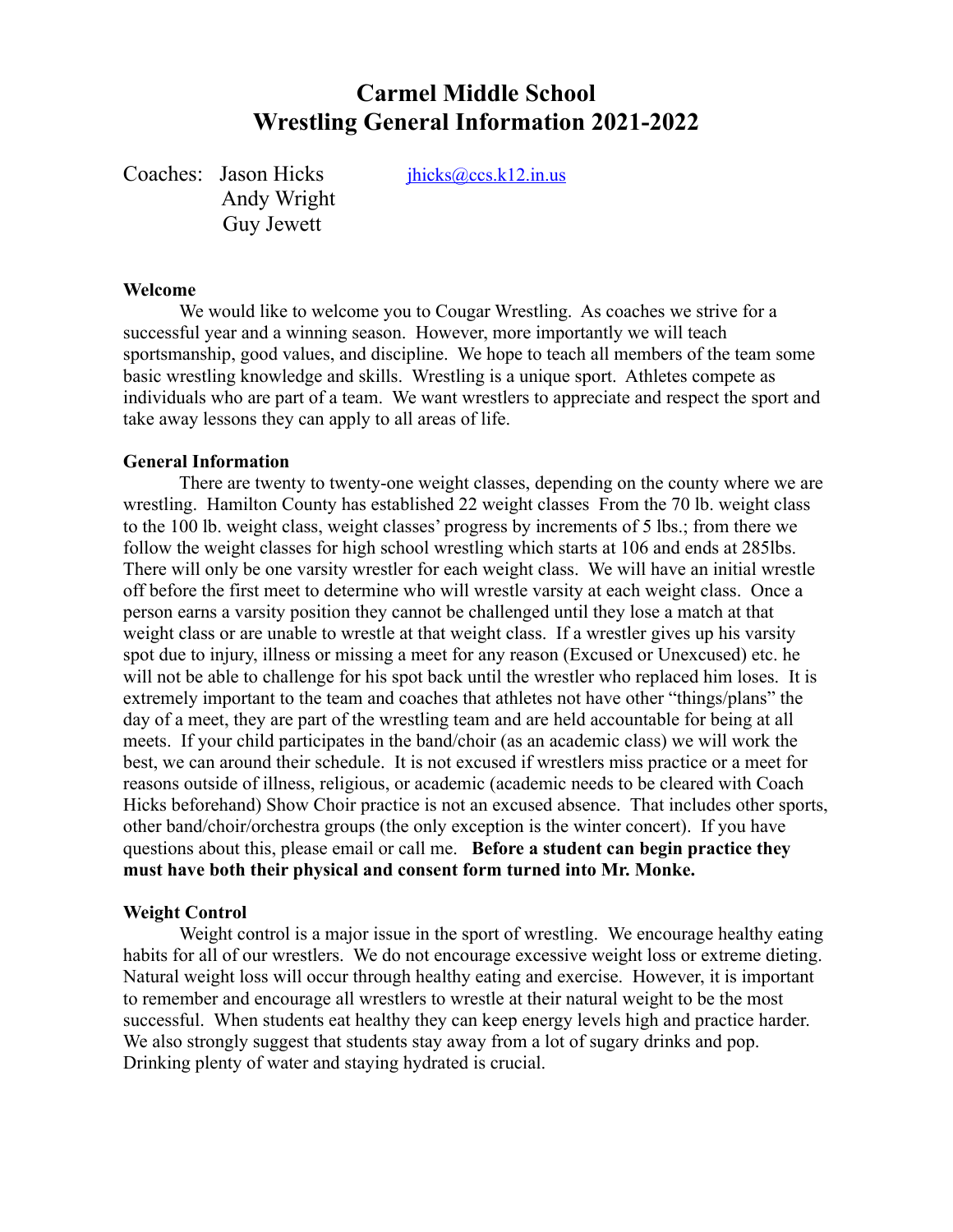## **Equipment**

Wrestlers will need the appropriate attire for wrestling practice each day. This includes t-shirt, shorts, socks, etc. Wrestlers will need wrestling shoes prior to participating in their first meet, headgear is required and can be provided if you do not have your own. Please make sure all wrestlers have physicals and consent forms turned in before practicing.

## **Items you will need to purchase**

**Shoes, Headgear and the Uniform. If cost is a problem please let me know. You will purchase the Uniform (warmups) from Carmel Middle School (total is usually around 100 dollars) . I am still working on the cost. Shoes and Headgear can be purchased on your own.**

\*\*Please remember this information is subject to change. I will notify wrestlers of changes. We will not have practice over winter break, if you would like to wrestle Carmel USA Wrestling will have workouts throughout the break.

| December |                                 |                                    |                               |                                 |                               |     |
|----------|---------------------------------|------------------------------------|-------------------------------|---------------------------------|-------------------------------|-----|
| Sun      | Mon                             | Tues                               | Wed                           | Thu                             | Fri                           | Sat |
|          |                                 | Nov. 30<br>Practice<br>$3:45-5:45$ | Practice<br>$3:45-5:45$       | 2<br>Practice<br>$3:45 - 5:45$  | 3<br>Practice<br>$3:45-5:45$  |     |
|          | 6<br>Practice<br>$3:45-5:45$    | 7<br>Practice<br>$3:45-5:45$       | 8<br>Practice<br>$3:45-5:45$  | 9<br>Practice<br>$3:45 - 5:45$  | 10<br>Practice<br>$3:45-5:45$ |     |
|          | 13<br>Practice<br>$3:45 - 5:45$ | 14<br>Practice<br>$3:45-5:45$      | 15<br>Practice<br>$3:45-5:45$ | 16<br>Practice<br>$3:45 - 5:45$ | 17<br>No Practice             |     |
|          |                                 |                                    |                               |                                 |                               |     |

## **Please make sure you are picking up students at door #3 no later than 5:50**